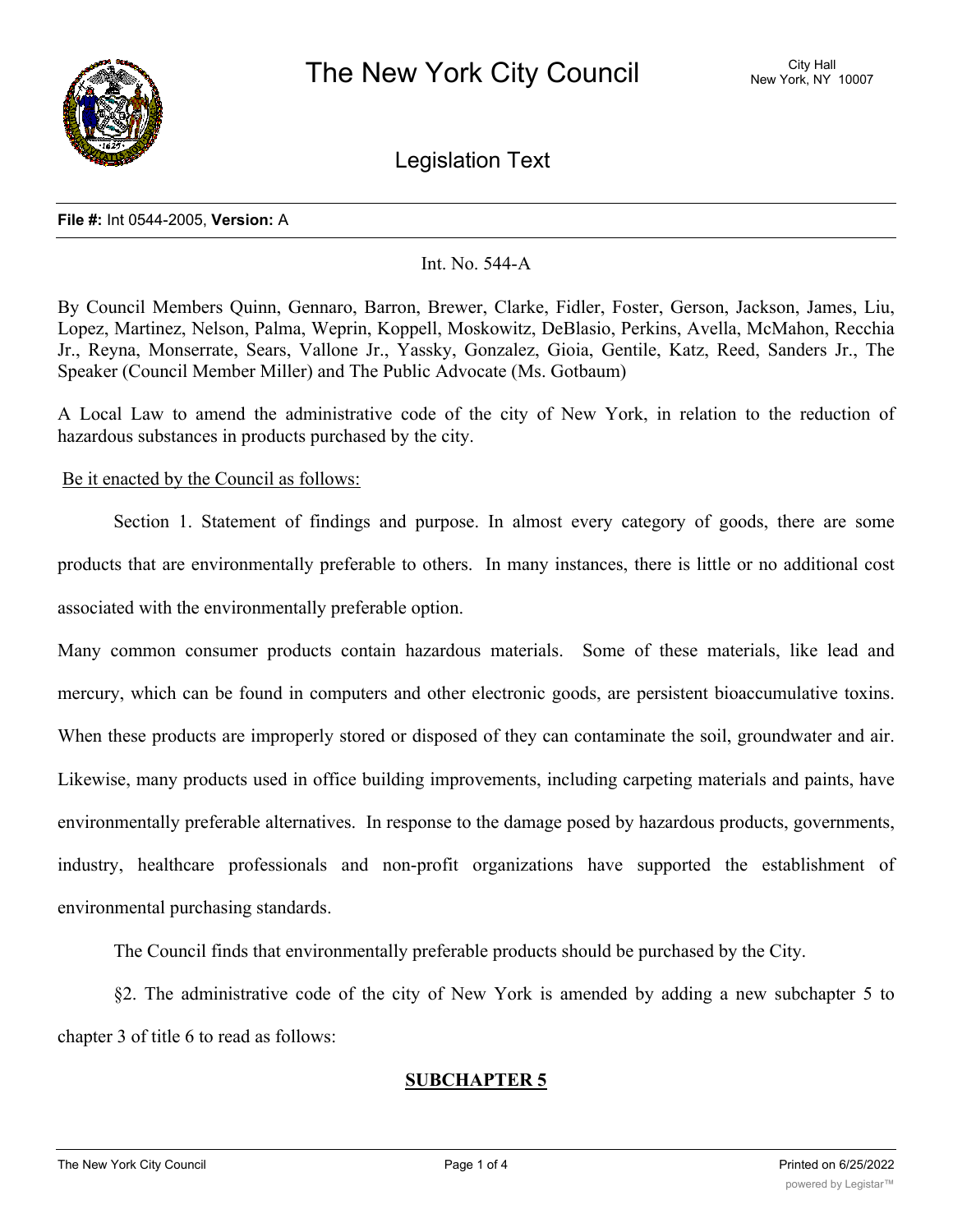# **HAZARDOUS SUBSTANCES**

- **§6-311 Reuse or recycling of electronic devices.**
- **§6-312 Hazardous content of electronic devices.**

**§6-313 Volatile organic compounds and other airborne hazards.**

**§6-314 Mercury-added lamps.**

**§6-315 Miscellaneous.**

§6-311 **Reuse or recycling of electronic devices.** By January 1, 2008, unless otherwise directed by a subsequent local law, the city shall develop a plan for the reuse or recycling of any covered electronic device purchased or leased by any agency.

§6-312 **Hazardous content of electronic devices**. a. No new covered electronic device purchased or leased by any agency shall contain lead, mercury, cadmium, hexavalent chromium, polybrominated biphenyls or polybrominated diphenyl ethers, except as provided by rules promulgated by the director.

b. No new covered electronic device purchased or leased by any agency shall contain any hazardous substance in any amount exceeding that proscribed by the director through rulemaking. In developing such rules, the director shall consider European Union directive 2002/95/EC and any subsequent material directive issued by the European Parliament and the Council of the European Union.

§6-313 **Volatile organic compounds and other airborne hazards.** a. (1) No carpet, carpet cushion or carpet adhesive purchased or leased by any agency shall contain the following volatile organic compounds in any concentration exceeding that specified by the director through rulemaking:

(i) for carpets, 4-Phenylcyclohexene, Formaldehyde or Styrene;

(ii) for carpet cushions, Butylated hydroxytoluene, Formaldehyde or 4-Phenylcyclohexene; and

(iii) for carpet adhesives, Formaldehyde or 2-Ethyl-1-hexanol.

(2) In developing such rules, the director shall consider any widely accepted industry recommendations for reduced volatile organic compounds in carpeting products.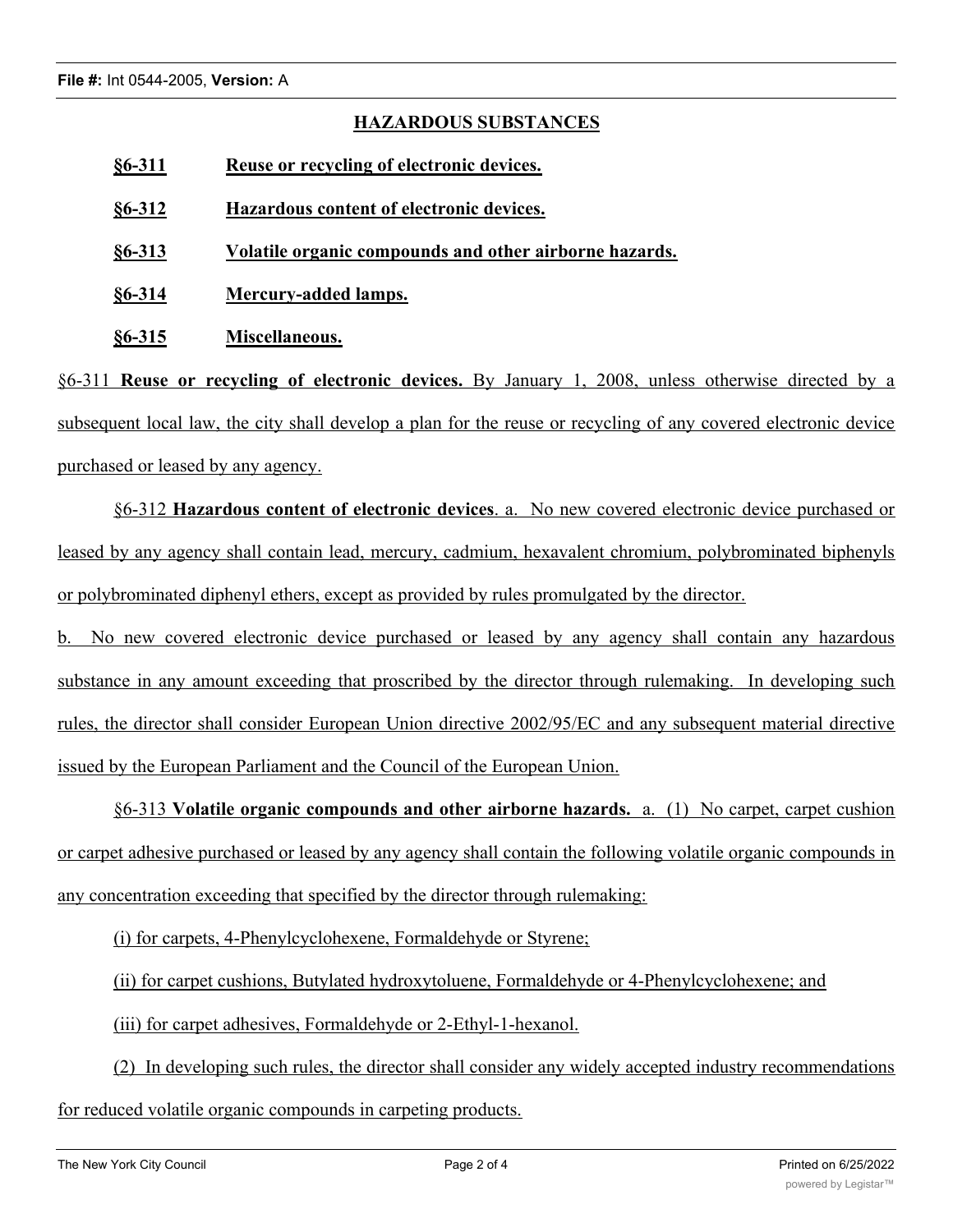### **File #:** Int 0544-2005, **Version:** A

b. No architectural coating purchased or leased by any agency shall contain any volatile organic compound in any concentration exceeding that specified by the director through rulemaking. In developing such rules, the director shall consider rule 1113 of the south coast air quality management district.

c. No construction or furnishing materials purchased or leased by any agency, other than any product covered by subdivisions a or b of this section, shall contain any chemical compound in any concentration exceeding that specified by the director through rulemaking. In developing such rules, the director shall consider section 01350 of the reference specifications for energy and resource efficiency of the California energy commission.

§6-314 **Mercury-added lamps.** Any mercury-added lamp purchased or leased by any agency shall achieve no less energy efficiency than the minimum required by the director through rulemaking and, among lamps meeting such energy efficiency requirements, shall contain the lowest amount of mercury per rated hour. §6-315 **Miscellaneous.** a. By January 1, 2008, the director shall promulgate rules to reduce the city's purchase or lease of materials whose combustion may lead to the formation of dioxin or dioxin-like compounds.

b. The director shall investigate the environmental and health effects of composite wood or agrifiber products that contain added urea-formaldehyde resins and, by January 1, 2008, where practicable, shall promulgate rules to reduce the city's purchase or lease of such products.

§3. The director shall investigate and report to the speaker of the council and the mayor by October 1, 2007, on the environmental effect of the city's use of road de-icing products and the potential for reducing the use of such products that contain high levels of chlorides and urea.

§4. If any section, subsection, sentence, clause, phrase or other portion of this local law is, for any reason, declared unconstitutional or invalid, in whole or in part, by any court of competent jurisdiction, such portion shall be deemed severable, and such unconstitutionality or invalidity shall not affect the validity of the remaining portions of this law, which remaining portions shall continue in full force and effect.